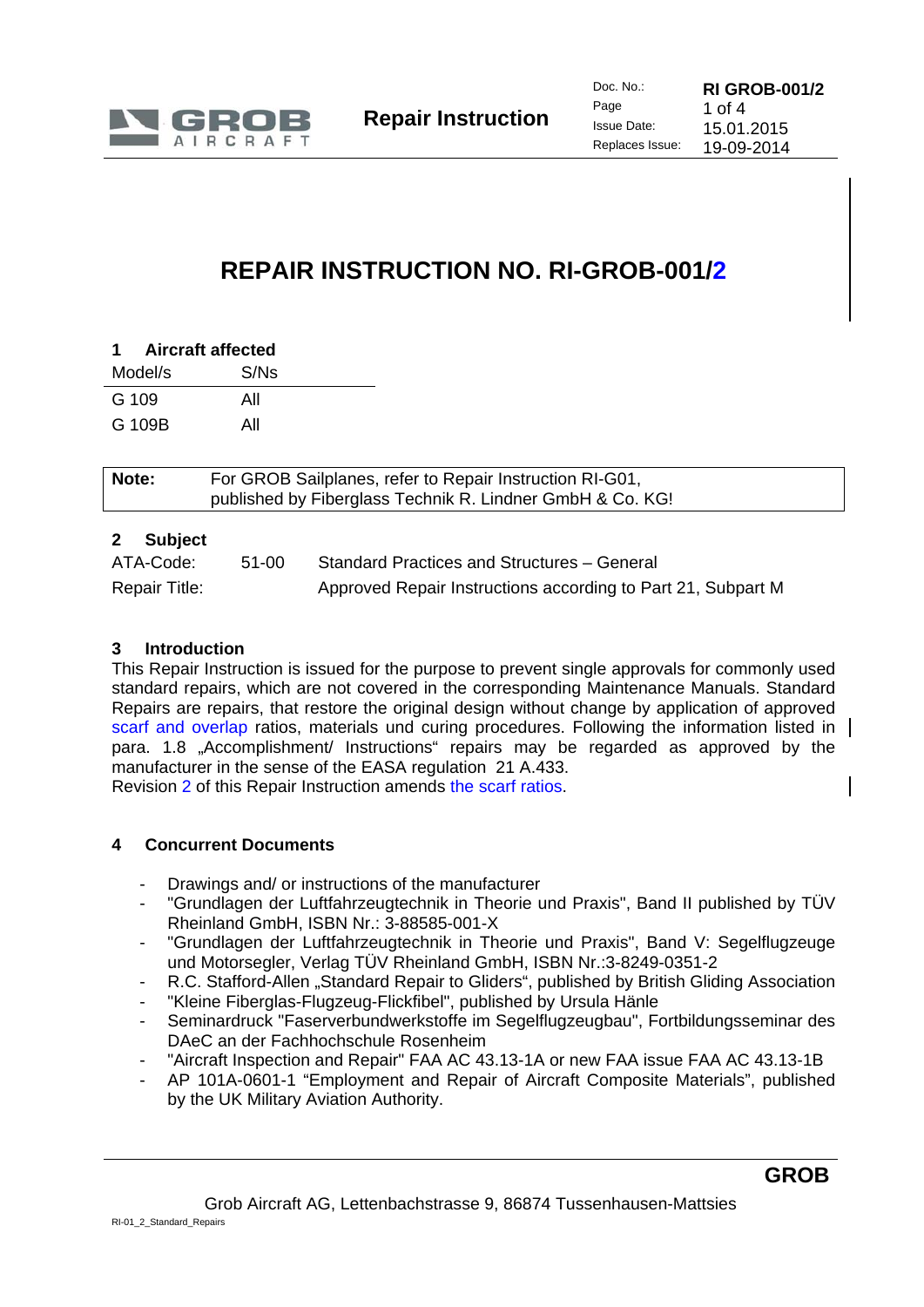

**Repair Instruction** 

# **5 Approval Note**

The technical content of this document has been approved under the authority of EASA Design Organisation Approval No. EASA.21J.030.

The associated repair design has been approved under the authority of EASA Design Organisation Approval No. EASA.21J.030.

#### **6 Limitations**

Repairs of spar caps made from GFRP or CFRP are only permitted with instructions from the TC holder and using original material (composite material supplied by the manufacturer or the TC support organization).

Metal fittings and composite parts, which can be manufactured only in special moulds or device, which are required for a repair, may be purchased only by the manufacturer or the TC support organization

## **7 Repair / Instructions**

#### **7.1 Required documents:**

- 7.1.1 For repairs on sailplanes and powered sailplanes the concurrent documents, as listed in paragraph 4, latest issue, are accepted as instructions for continued airworthiness and repairs in the sense of EASA part 21, subpart M.
- 7.1.2 In addition to this document the national legal regulations for maintenance and airworthiness review must be obeyed.

#### **7.2 Applicable scarf ratios**

- 7.2.1 In addition to the information given in the Repair Instructions of the Maintenance Manuals this Repair Instruction gives additional information about applicable scarf lengths to guarantee that the correct ratios are used during repairs.
- 7.2.2 The scarf ratios are as follows:
	- Glass cloth 1:50 Carbon cloth 1:100
	- Aramid cloth 1:100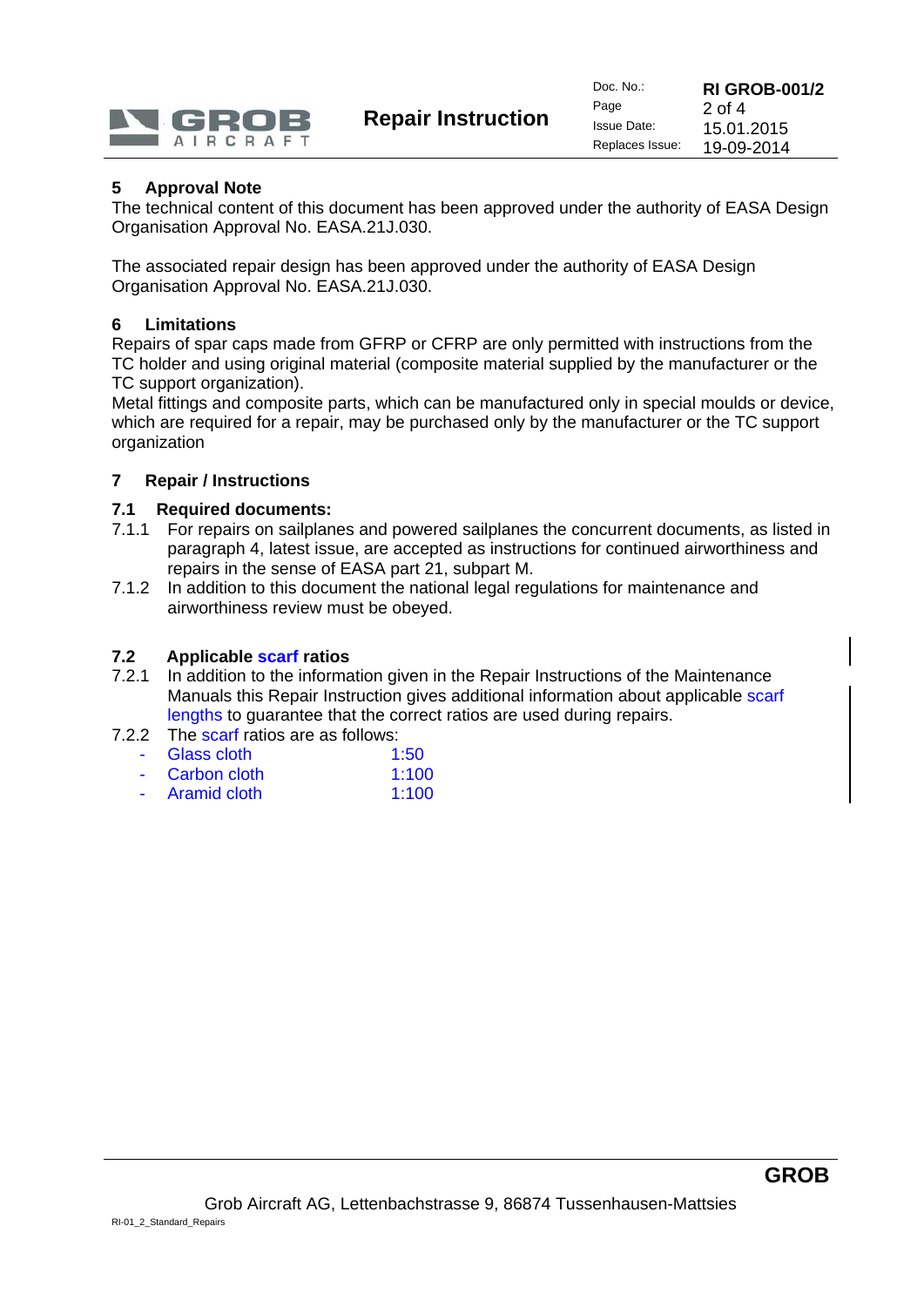

**Repair Instruction** 

# **7.3 Applicable resin/ hardener – systems**

- 7.3.1 The originally approved resin/ hardener systems are listed in the corresponding Repair Instructions of the Maintenance Manual. If these are no longer available the following resin/ hardener systems are approved as alternatives. In addition to this information the latest manufacturer instructions must be obeyed!
	- A. Resin L 285 / hardener H 285/ 286/ 287

Mixing ratio:

|                 | L 285: H 285 / 286 / 287 |
|-----------------|--------------------------|
| Parts by weight | $100:38 - 40$            |

Curing process:

- o Curing: 24 h at room temperature
- o Post curing:  $> 12 h$  at 55°C + 5°C, heating-up rate: 20 °C/h
- B. Resin EPR L20 / hardener EPH

| Resin           | Hardener      | Hardener old name | Mixing ratio |
|-----------------|---------------|-------------------|--------------|
| L <sub>20</sub> | <b>EPH196</b> | VE2896            | 100:18       |
|                 | EPH573        | VE2723            | 100:23       |
|                 | <b>EPH960</b> | SL                | 100:34       |
|                 | EPH960/75     | <b>SL75</b>       | 100:32       |
|                 | EPH960/50     | <b>SL50</b>       | 100:31       |
|                 | EPH960/25     | SL <sub>25</sub>  | 100:29       |
|                 | EPH101        | H91               | 100:27       |

Curing process:

24 hours at room temperature and 15 hours at 60°C

or

3 hours at 30°C-40°C and 10 hours at 60°C

#### **8 Weight and CG**

Influence of repair on weight and balance has to be assessed and if required a new weight report and control surface weight and balance report (Residual Moment!) must be issued

#### **9 Material and Availability**

Required material may be ordered on request.